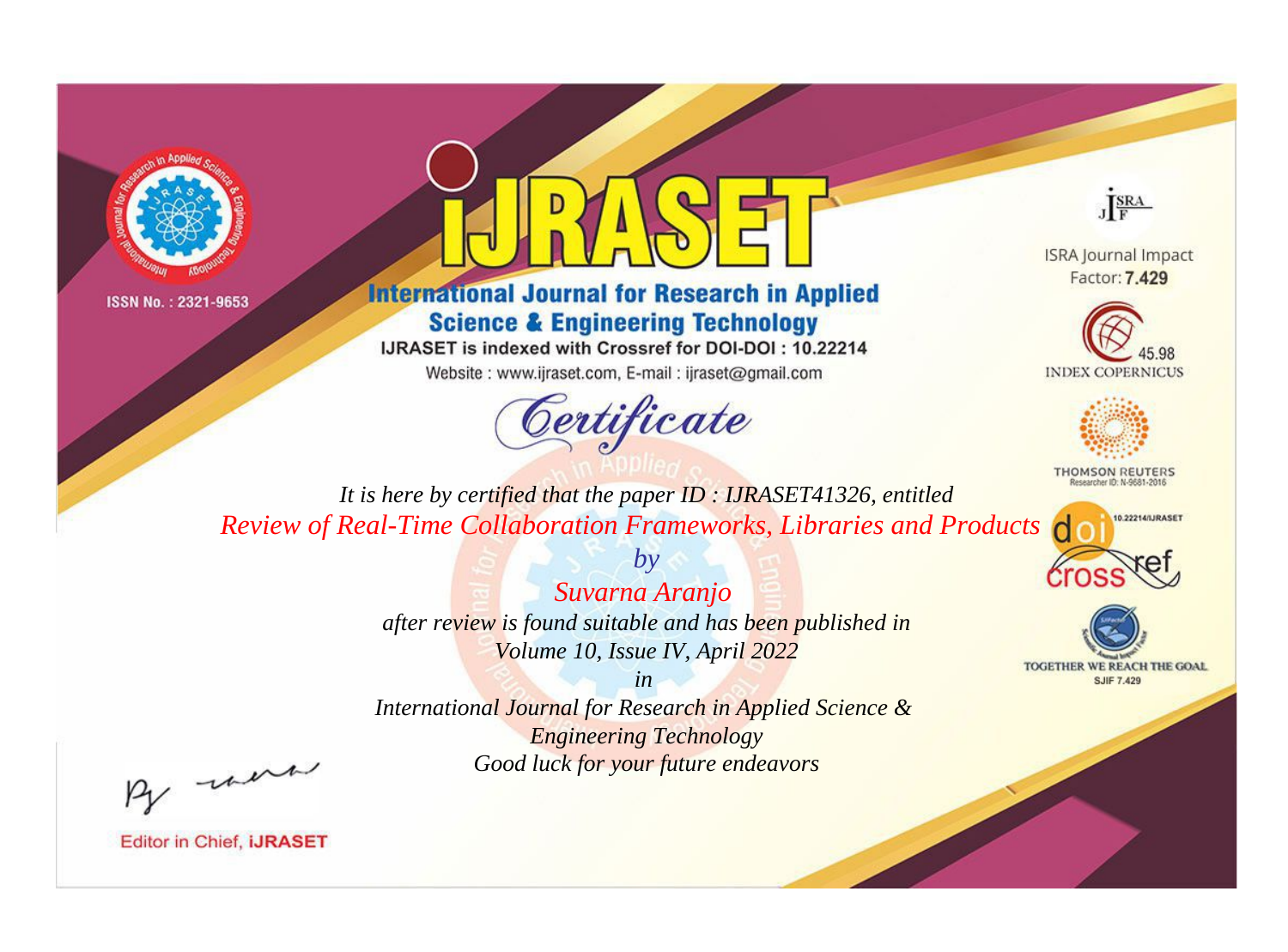



**International Journal for Research in Applied Science & Engineering Technology** 

IJRASET is indexed with Crossref for DOI-DOI: 10.22214

Website: www.ijraset.com, E-mail: ijraset@gmail.com



JERA

**ISRA Journal Impact** Factor: 7.429





**THOMSON REUTERS** 



TOGETHER WE REACH THE GOAL **SJIF 7.429** 

*It is here by certified that the paper ID : IJRASET41326, entitled Review of Real-Time Collaboration Frameworks, Libraries and Products*

> *Neil Pinto after review is found suitable and has been published in Volume 10, Issue IV, April 2022*

*by*

*in* 

*International Journal for Research in Applied Science & Engineering Technology Good luck for your future endeavors*

By morn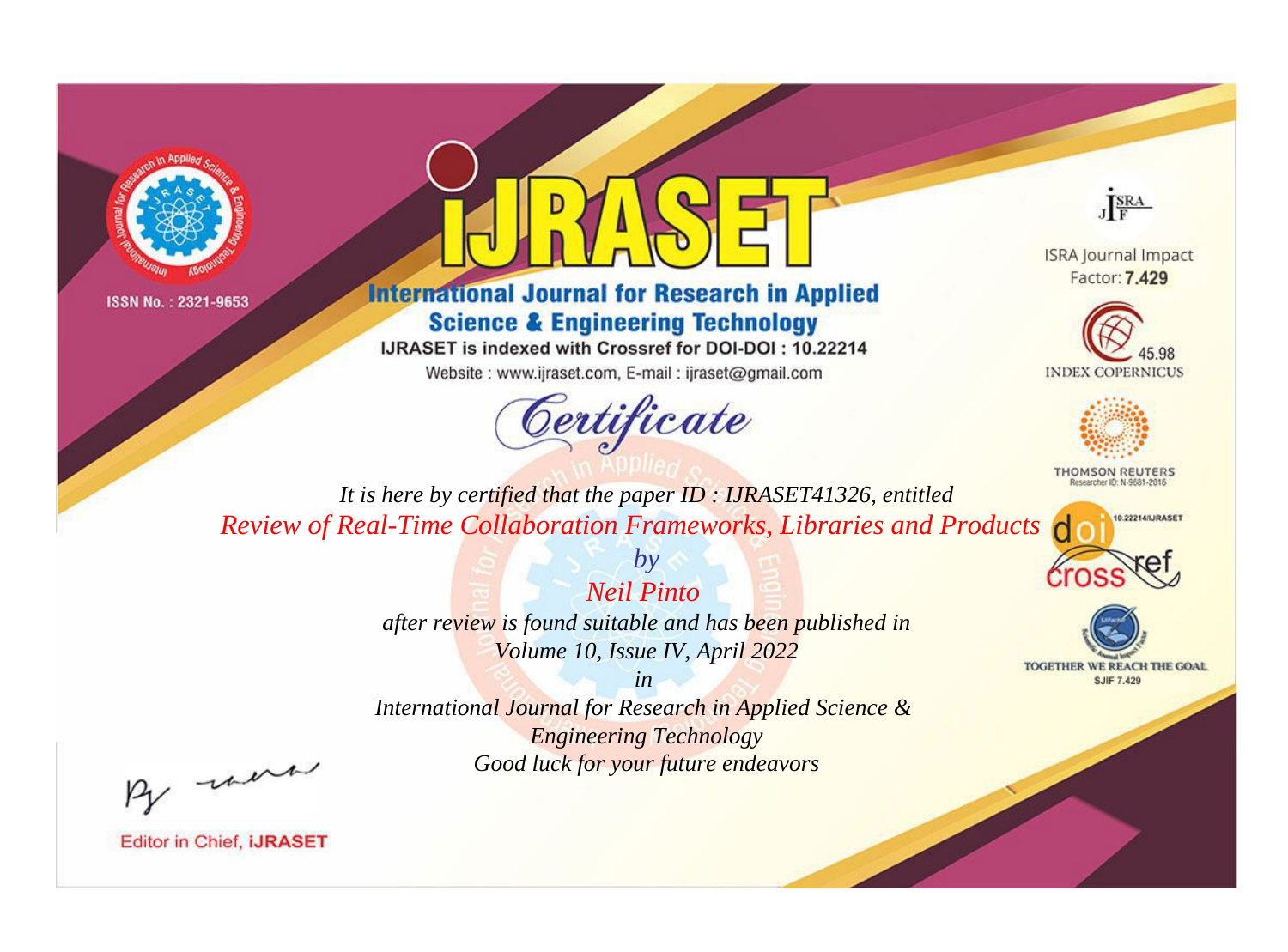



## **International Journal for Research in Applied Science & Engineering Technology**

IJRASET is indexed with Crossref for DOI-DOI: 10.22214

Website: www.ijraset.com, E-mail: ijraset@gmail.com



JERA

**ISRA Journal Impact** Factor: 7.429





**THOMSON REUTERS** 



TOGETHER WE REACH THE GOAL **SJIF 7.429** 

*It is here by certified that the paper ID : IJRASET41326, entitled Review of Real-Time Collaboration Frameworks, Libraries and Products*

> *by Preet Parekh after review is found suitable and has been published in Volume 10, Issue IV, April 2022*

> > *in*

*International Journal for Research in Applied Science & Engineering Technology Good luck for your future endeavors*

By morn